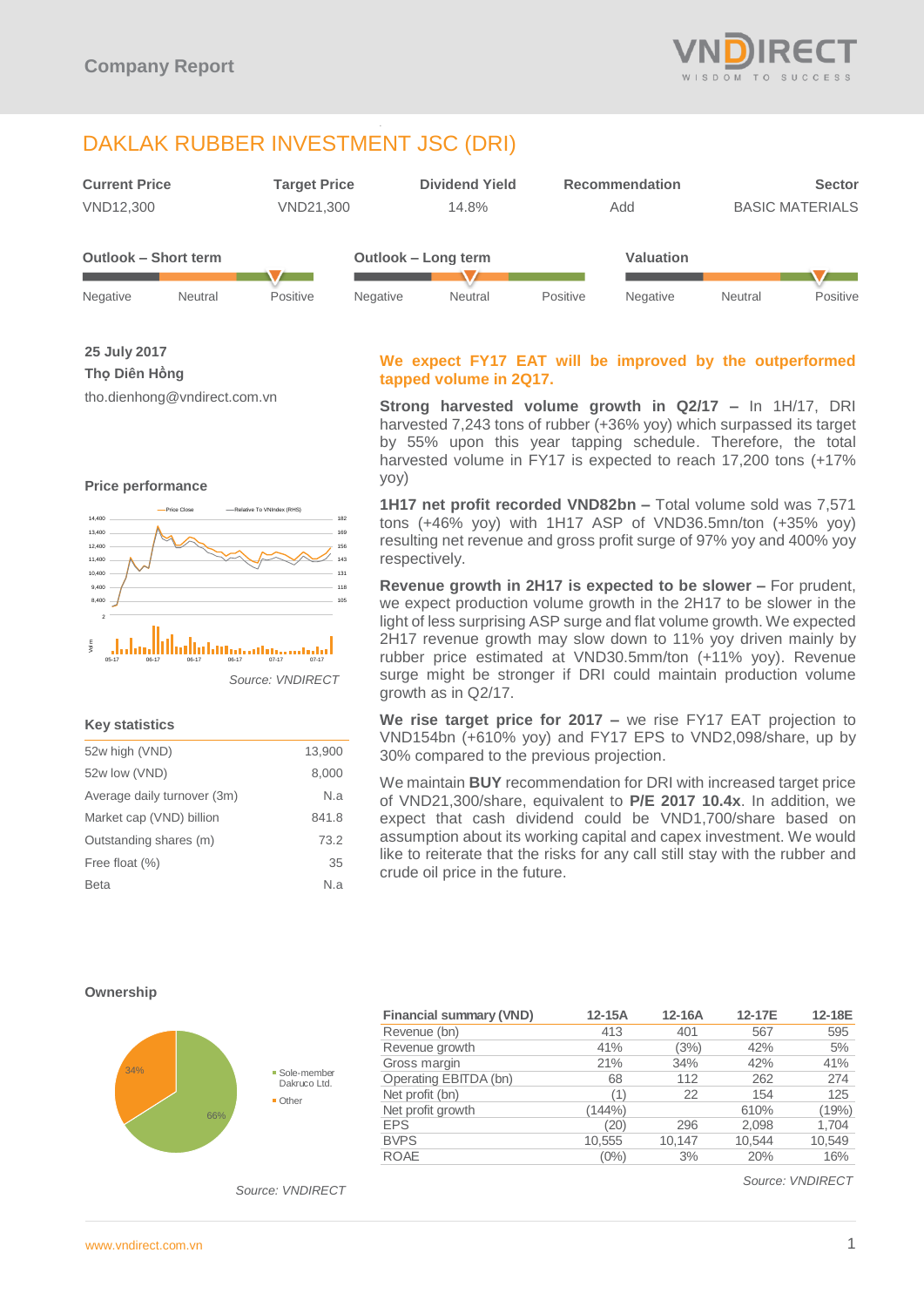

## **Production volume sharply increased in Q2/17**

Usually, Mar and Apr are the months of nourishment for most rubber tree fields. However, due to good weather condition and new high productivity breed, DRI could start harvesting in the beginning of Apr-17 with an increase production volume of 57% compared to production target. We decided to be conservative on 2H17 because of unsure impacts from the early harvest, as well as the weather condition, on the next period tapped volume. Therefore, our 2H17 volume estimate might reach 10,000 tons and the total annual volume would be 17,200 tons (+17% yoy).

**Tapped volume in FY17 (ton)**



Source: DRI, VNDIRECT

## **Revised Forecast figures**

| VND bn                | 2017F  |            |      | 2018F  |            |         | 2019F  |                                     |      |
|-----------------------|--------|------------|------|--------|------------|---------|--------|-------------------------------------|------|
|                       | Old    | <b>New</b> | $\%$ | Old    | <b>New</b> | $\%$    | Old    | <b>New</b>                          | $\%$ |
| ASP (VNDmn/ton)       | 32     | 33         | 4%   | 33     | 34         | 3%      | 37     | 38                                  | 3%   |
| Tapped volume (ton)   | 15.480 | 17.232     | 11%  | 16,887 | 17.186     | 2%      | 19.147 | 19.265                              | 1%   |
| Revenue               | 497    | 567        | 14%  | 565    | 595        | 5%      | 702    | 727                                 | 4%   |
| Gross profit          | 199    | 240        | 20%  | 222    | 247        | 11%     | 283    | 306                                 | 8%   |
| <b>Operating EBIT</b> | 170    | 207        | 21%  | 189    |            | 212 12% | 242    | 264                                 | 9%   |
| <b>EAT</b>            | 118    | 154        | 30%  | 103    | 125        | 22%     | 190    | 211                                 | 11%  |
| Adjusted EPS (VND)    | 1.616  | 2.098      | 30%  | 1,402  | 1.704      | 22%     | 2,599  | 2.888                               | 11%  |
| Dividend ratio        | 12%    | 17%        | 42%  | 14%    |            | 17% 21% | 25%    | 28%                                 | 12%  |
|                       |        |            |      |        |            |         |        | $O_{\text{max}}$ , $M$ ININIDE $OT$ |      |

Source: VNDIRECT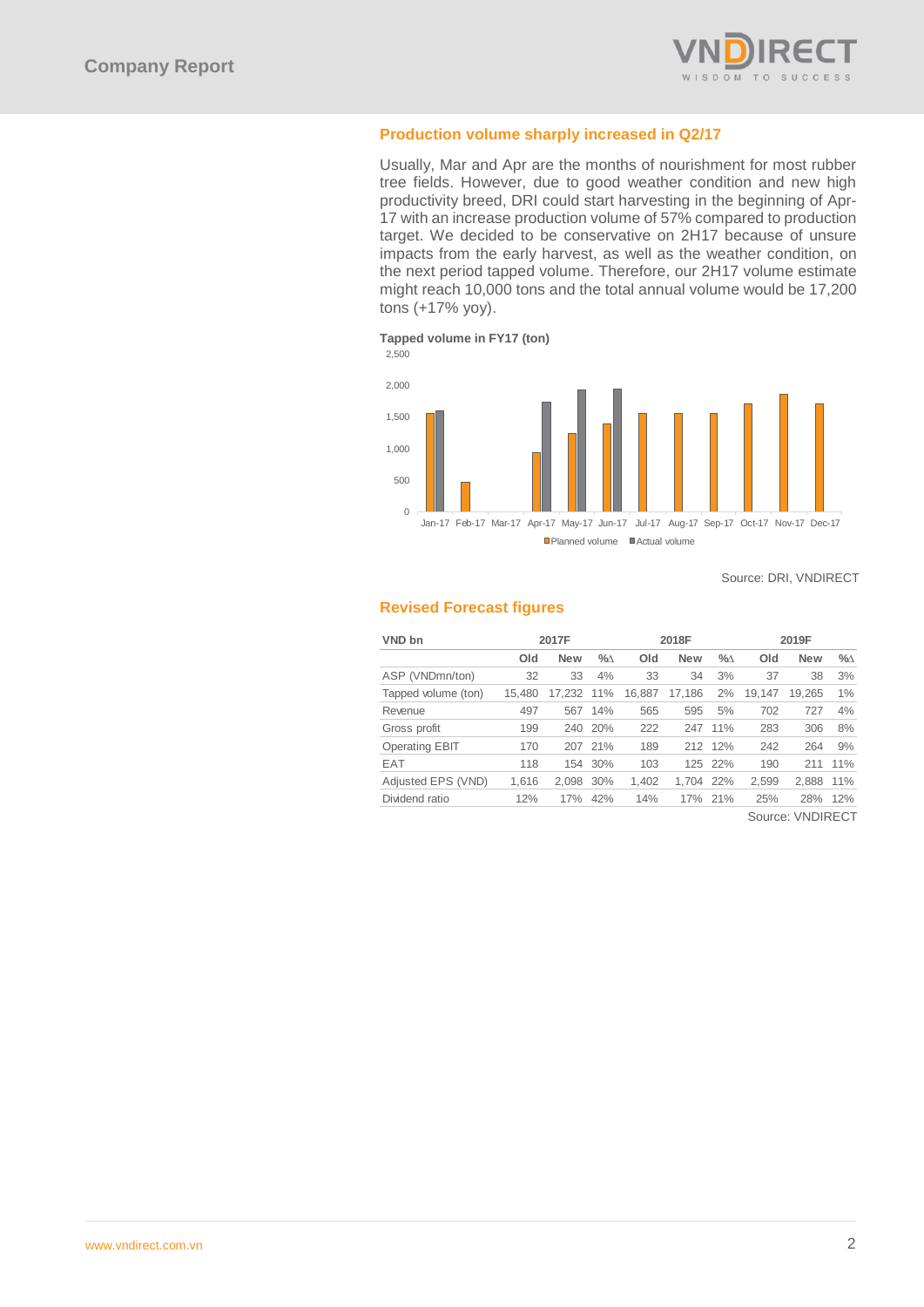#### **Valuation**



#### **Income statements**

| 12-16A  | 12-17E  | 12-18E  |
|---------|---------|---------|
| 400.7   | 567.2   | 594.9   |
| (266.5) | (327.2) | (348.3) |
| (13.4)  | (22.2)  | (23.3)  |
| (8.9)   | (10.8)  | (11.3)  |
| 111.9   | 207.0   | 211.9   |
| 111.9   | 261.6   | 274.4   |
| 0.0     | (54.7)  | (62.4)  |
| 111.9   | 207.0   | 211.9   |
| 4.7     | 0.0     | 0.0     |
| (57.5)  | (44.3)  | (42.7)  |
| (31.1)  | 0.0     | (35.0)  |
| 0.0     | 0.0     | 0.0     |
| 28.1    | 162.6   | 134.3   |
| (6.4)   | (9.1)   | (9.5)   |
| 0.0     | 0.0     | 0.0     |
| 21.6    | 153.6   | 124.8   |
| 21.6    | 153.6   | 124.8   |
| 0.0     | (124.4) | (124.4) |
| 21.6    | 29.1    | 0.3     |
|         |         |         |

#### **Cash flow statement**

| (VNDbn)                                     | 12-16A | 12-17E  | 12-18E  |
|---------------------------------------------|--------|---------|---------|
| Pretax profit                               | 28.1   | 162.6   | 134.3   |
| Depreciation & amortisation                 | 50.7   | 54.1    | 62.4    |
| Other non cash gains/(losses)               | (16.6) | 0.0     | 0.0     |
| Other non operating gains/(losses)          | 47.9   | 0.0     | 0.0     |
| Tax paid                                    | (7.5)  | (9.1)   | (9.5)   |
| Other operating cash flow                   | 0.0    | 0.0     | 0.0     |
| Change in working capital                   | 4.8    | (12.0)  | (0.3)   |
| Cash flow from operations                   | 107.4  | 195.7   | 186.8   |
| Capex                                       | (19.3) | (19.8)  | (10.1)  |
| Proceeds from assets sales                  | 21.4   | 0.0     | 0.0     |
| Others                                      | 0.0    | 0.0     | 0.0     |
| Other non-current assets changes            | 0.0    | 0.0     | 0.0     |
| Cash flow from investing activities         | 2.1    | (19.8)  | (10.1)  |
| New share issuance                          | 0.0    | 0.0     | 0.0     |
| Shares buyback                              | 0.0    | 0.0     | 0.0     |
| Net borrowings                              | (88.8) | (52.4)  | (49.7)  |
| Other financing cash flow                   | 0.0    | 0.0     | 0.0     |
| Dividends paid                              | 0.0    | (124.4) | (124.4) |
| Cash flow from financing activities         | (88.8) | (176.9) | (174.1) |
| Cash and equivalents at beginning of period | 12.8   | 33.5    | 32.6    |
| Total cash generated                        | 20.7   | (1.0)   | 2.6     |
| Cash and equivalents at the end of period   | 33.5   | 32.6    | 35.2    |





#### **Balance sheets**

| (VNDbn)                               | $12-16A$ | 12-17E   | 12-18E   |
|---------------------------------------|----------|----------|----------|
| Cash and equivalents                  | 34       | 33       | 35       |
| Short term investments                | 0        | $\Omega$ | $\Omega$ |
| Accounts receivables                  | 13       | 21       | 22       |
| Inventories                           | 26       | 32       | 34       |
| Other current assets                  | 11       | 11       | 11       |
| <b>Total current assets</b>           | 84       | 97       | 102      |
| <b>Fixed assets</b>                   | 1,321    | 1,286    | 1,234    |
| <b>Total investments</b>              | 0        | 0        | $\Omega$ |
| Other long-term assets                | 14       | 14       | 14       |
| <b>Total assets</b>                   | 1,418    | 1,396    | 1,350    |
| Short-term debt                       | 206      | 204      | 204      |
| Accounts payable                      | 3        | 3        | 4        |
| Other current liabilities             | 47       | 49       | 51       |
| <b>Total current liabilities</b>      | 256      | 256      | 259      |
| Total long-term debt                  | 419      | 369      | 319      |
| Other liabilities                     | 0        | $\Omega$ | $\Omega$ |
| <b>Shareholders' equity</b>           | 743      | 772      | 772      |
| Minority interests                    | 0        | $\Omega$ | $\Omega$ |
| <b>Total liabilities &amp; equity</b> | 1,418    | 1,396    | 1,350    |
|                                       |          |          |          |

## **Key ratios**

|                         | 12-16A         | 12-17E         | 12-18E         |
|-------------------------|----------------|----------------|----------------|
| <b>Dupont</b>           |                |                |                |
| Net profit margin       | 5.4%           | 27.1%          | 21.0%          |
| Asset turnover          | $\Omega$       | $\Omega$       | $\Omega$       |
| <b>ROAA</b>             | 1.4%           | 10.9%          | 9.1%           |
| Avg assets/avg equity   | $\overline{2}$ | $\overline{2}$ | $\overline{2}$ |
| <b>ROAE</b>             | 2.9%           | 20.3%          | 16.2%          |
| <b>Efficiency</b>       |                |                |                |
| Days account receivable | 6              | 6              | 6              |
| Days inventory          | 35             | 35             | 35             |
| Days creditor           | 4              | 4              | 4              |
| Fixed asset turnover    | $\Omega$       | $\Omega$       | $\Omega$       |
| <b>ROIC</b>             | 1.6%           | 11.4%          | 9.6%           |
| Liquidity               |                |                |                |
| Current ratio           | 0              | $\Omega$       | 0              |
| Quick ratio             | $\Omega$       | $\Omega$       | 0              |
| Cash ratio              | 0              | $\Omega$       | $\Omega$       |
| Cash cycle              | 37             | 37             | 37             |
| Growth rate (yoy)       |                |                |                |
| Revenue growth          | $(2.9\%)$      | 41.5%          | 4.9%           |
| Operating profit growth | 64.2%          | 84.9%          | 2.4%           |
| Net profit growth       |                | 609.6%         | $(18.8\%)$     |
| EPS growth              |                | 609.6%         | $(18.8\%)$     |
| Share value             |                |                |                |
| EPS (VND)               | 296            | 2,098          | 1,704          |
| BVPS (VND)              | 10,147         | 10,544         | 10,549         |
| DPS (VND)               | 0              | 1,700          | 1,700          |
|                         |                |                |                |

*Source: VNDIRECT*